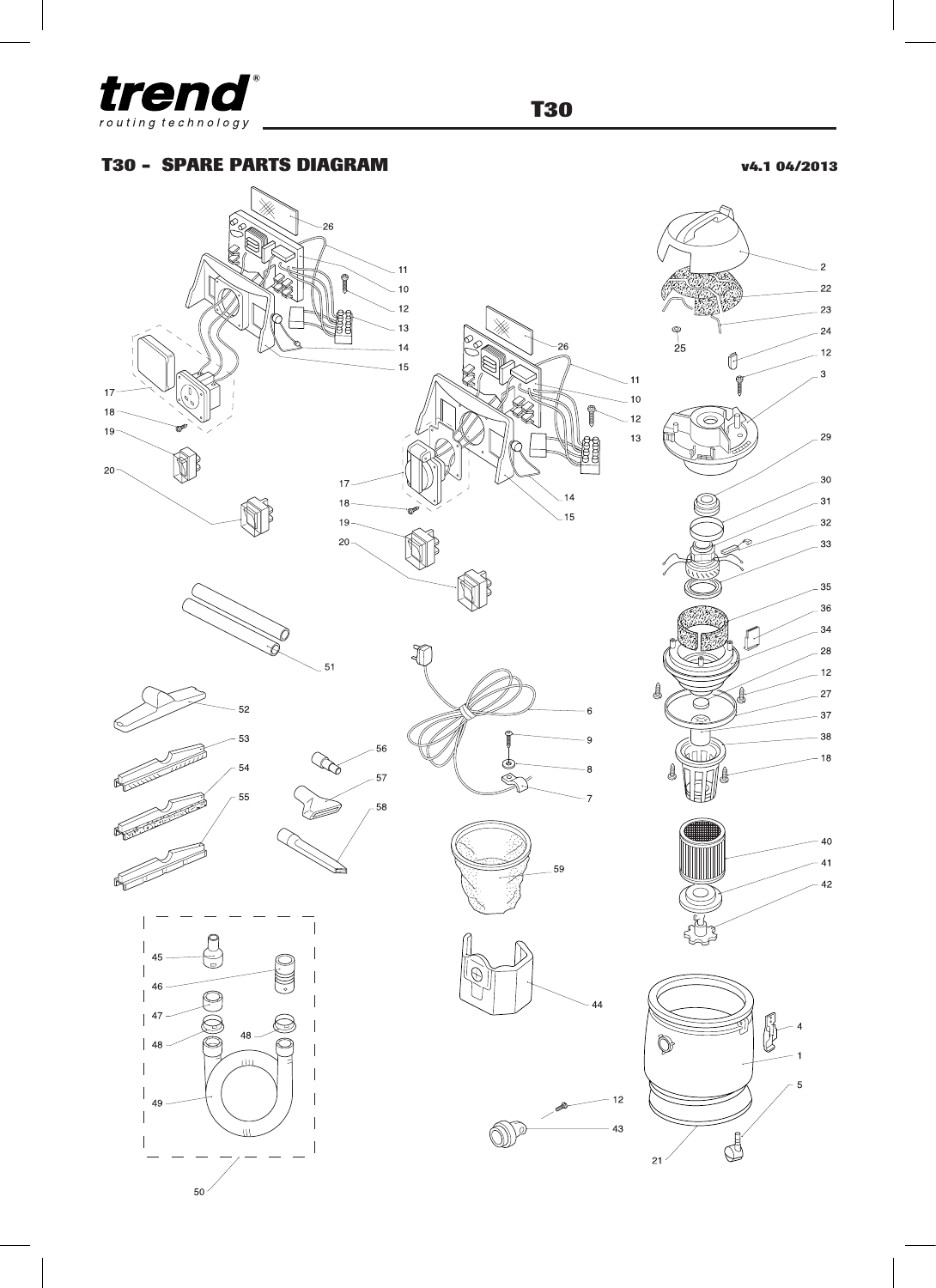

Please use only Trend original spare parts.

|                 | <b>T30 - SPARE PARTS LIST</b> | v4.1 04/2013                                     |               |
|-----------------|-------------------------------|--------------------------------------------------|---------------|
| No.             | Qty.                          | Desc.                                            | Ref.          |
| 1               | 1                             | <b>Container Housing</b>                         | WP-T30/001    |
| $\overline{2}$  | 1                             | <b>Motor Cover</b>                               | WP-T30/002    |
| 3               | $\overline{1}$                | <b>Motor Housing</b>                             | WP-T30/003    |
| $\overline{4}$  | $\overline{2}$                | <b>Container Clip</b>                            | WP-T30/004    |
| $\overline{5}$  | 5                             | Castor                                           | WP-T30/005    |
| $\overline{6}$  | 1                             | 3 Core Cable with Plug 230V UK                   | WP-T30/006    |
|                 | 1                             | 2 Core Cable with Plug 230V EURO                 | WP-T30EUR/006 |
|                 | 1                             | 3 Core Cable with Plug 110V UK                   | WP-T30L/006   |
| $\overline{7}$  | 1                             | Cable Clip                                       | WP-T30/007    |
| 8               | 1                             | Washer 5.2mm x 11mm x 1.0mm                      | WP-T30/008    |
| $\overline{9}$  | $\overline{1}$                | Screw Self Tapping Pan 4.8mm x 19mm Pozi         | WP-T30/009    |
| 10              | $\overline{1}$                | Circuit Board with Leads 230V UK & EURO          | WP-T30A/010   |
|                 | 1                             | Circuit Board with Leads 110V UK                 | WP-T30AL/010  |
| $\overline{11}$ | 1                             | Lead Earth (yellow/green x 115mm)                | WP-T30A/011   |
| $\overline{12}$ | $\overline{15}$               | Screw Self Tapping Pan 3.5mm x 19mm Pozi         | WP-T30/012    |
| $\overline{13}$ | $\overline{1}$                | Cable Block UK                                   | WP-T30/013    |
|                 | 1                             | Cable Block EURO                                 | WP-T30EUR/013 |
| 14              | 1                             | <b>Circuit Board Band</b>                        | WP-T30/014    |
| 15              | $\overline{1}$                | Switch Cover Plate 230V UK                       | WP-T30A/015   |
|                 | 1                             | Switch Cover Plate 230V EURO & 110V UK           | WP-T30EUR/015 |
| 16              | $\overline{a}$                |                                                  |               |
| 17              | $\overline{1}$                | Auto Start Socket 230V UK Plug & Cover           | WP-T30A/017   |
|                 | 1                             | Auto Start Socket & Plate 230V EURO Plug & Cover | WP-T30EUR/017 |
|                 | 1                             | Auto Start Socket & Plate 110V UK Plug           | WP-T30AL/017  |
| 18              | $\overline{7}$                | Screw Self Tapping Csk 3.5mm x 17mm Pozi         | WP-T30/018    |
| 19              | $\overline{1}$                | Switch Autostart AM 230V UK                      | WP-T30A/019   |
|                 | 1                             | Switch Autostart AM 230V EURO                    | WP-T30EUR/019 |
|                 | 1                             | Switch Autostart AM 110V UK                      | WP-T30AL/019  |
| $\overline{20}$ | $\overline{1}$                | Switch On-Off 230V UK & EURO                     | WP-T30/020    |
|                 | 1                             | Switch On-Off 110V UK                            | WP-T30L/020   |
| $\overline{21}$ | 1                             | Rubber Bumper                                    | WP-T30/021    |
| $\overline{22}$ | 1                             | Foam Baffle Set Upper Housing                    | WP-T30/022    |
| $\overline{23}$ | ī                             | <b>Rubber Seal Set</b>                           | WP-T30/023    |
| 24              | 1                             | <b>Rubber Grommet Plug</b>                       | WP-T30/024    |
| $\overline{25}$ | $\overline{\mathbf{4}}$       | Push-on Fastner 5mm Shaft                        | WP-T30/025    |
| $\overline{26}$ | $\overline{1}$                | Foam Baffle for Switch                           | WP-T30/026    |
| $\overline{27}$ | $\overline{1}$                | Neoprene Seal                                    | WP-T30/027    |
| 28              | 1                             | Foam Filter for Motor                            | WP-T30/028    |
| 29              | 1                             | Rubber Seal for Motor Small                      | WP-T30/029    |
| 30              | 1                             |                                                  | WP-T30/030    |
| 31              | $\overline{1}$                | Rubber Gasket for Housing/Motor                  | WP-T30/031    |
|                 |                               | Motor Assembly c/w Leads 230V                    |               |
|                 | 1                             | Motor Assembly c/w Leads 110V UK                 | WP-T30L/031   |
| 32              | $\overline{1}$                | Carbon brush 230V (1 pair)                       | WP-T30/032    |
|                 | 1                             | Carbon brush 110V (1 pair) UK                    | WP-T30L/032   |
| 33              | 1                             | Rubber Gasket for Motor Large                    | WP-T30/033    |
| 34              | 1                             | Lower Motor Housing                              | WP-T30/034    |
| $\overline{35}$ | $\overline{1}$                | Foam Baffle Lower Housing                        | WP-T30/035    |
| 36              | 1                             | <b>Rubber Grummet External</b>                   | WP-T30/036    |
| $\overline{37}$ | 1                             | Float                                            | WP-T30/037    |
| $\overline{38}$ | $\overline{1}$                | <b>Float Cage</b>                                | WP-T30/038    |